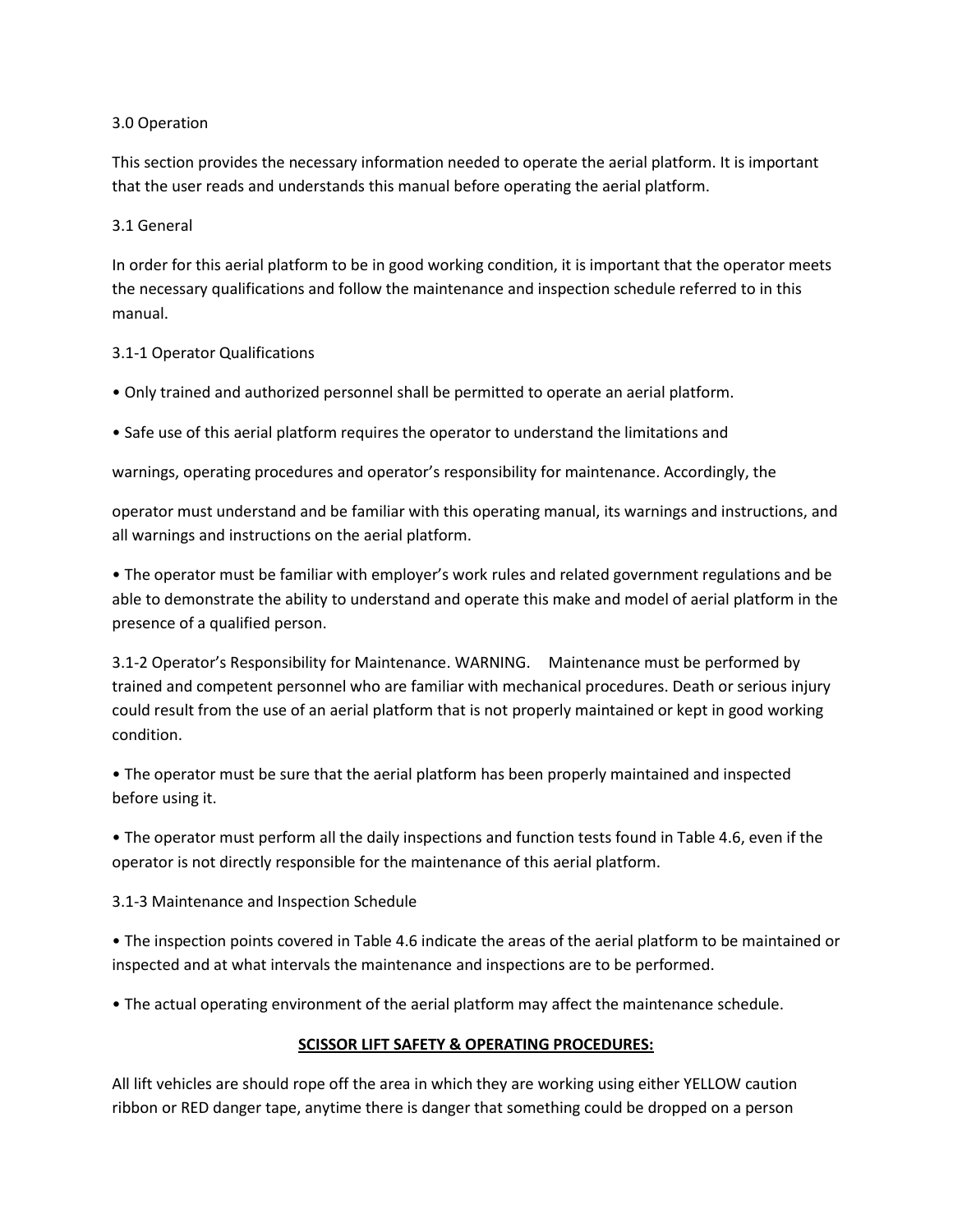below.

A Yellow caution ribbon is used to make people aware that there is potential for injury and to take caution. A person may enter the caution zone with your permission. Red DANGER tape is used to ensure no one is to enter the hazardous area where there is greater potential for injury. No one should enter a Danger area once it is roped off.

# **Operators will display a professional attitude and will demonstrate the following skills:**

Respect for personal safety.

Regard for safety of others.

Obey procedures at all times.

Demonstrate excellent work habits, efficiency and reliability.

Demonstrate respect for facilities and property.

It is wise to consider safety as top priority in any job.

### **General Instructions for Safe Operation:**

Any person operating the controls of the Scissor lift or occupying the platform must be familiar with these Safety and Operating Procedures.

Electrocution Hazard: This machine is not insulated. Maintain safe clearances from electrical power lines and apparatus.

You must allow for platform sway, rock or sag.

This work platform does not provide protection from contact with a proximity to an electrically charged conductor.

The National Safety Council reminds us that most accidents are caused by the failure of some individuals to follow simple and fundamental safety rules and precautions, common sense dictates the use of protective clothing when working on or near machinery. Use appropriate safety devices to protect your eyes, ears, hands, feet and body. You as a careful is the best insurance against an accident. Therefore proper usage of this work platform is mandatory.

The purpose of the Scissor Lift work platform: to transport and raise personnel and tools to overhead work areas.

#### **The following points must be remembered when operating a Scissor Lift:**

Do not drive near drop-offs, holes, or loading docks.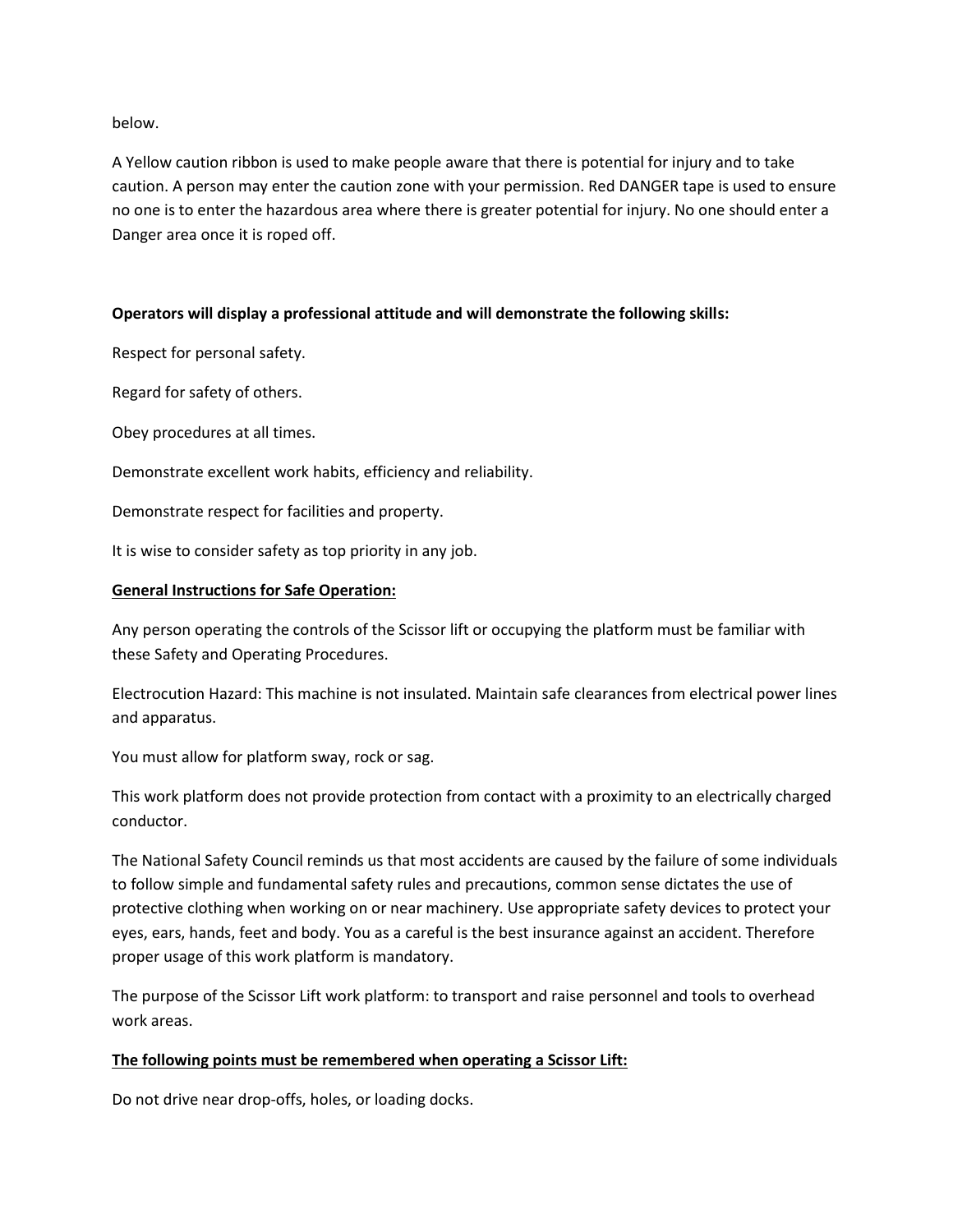Do not raise platform on slope or drive onto slope when elevated.

Do not raise platform on uneven or soft surfaces.

Do not drive onto uneven or soft surfaces when elevated.

Do not use without guardrails, mid rails, chain, or bar in place.

Do not raise platform in windy or gusty conditions.

Do not exceed rated load.

Do not use if working platform is not working properly or if any part is damaged, worn or missing.

Do not use near moving vehicles or cranes.

Do not stand or sit on guardrails.

Do not use under the influence of alcohol or drugs.

Do not override safety devices.

Do not raise platform while machine is on a truck, forklift, or other device or vehicle.

Do not use ladder, scaffolding, or other devices to increase size or working height of platform.

Do not use with damaged tires.

Do not attach ropes or chains to guardrails or use as a crane.

Do not use with tires that are not per manufacturers, specifications.

When using the Scissor Lift above or near an overhead hoist travel way, the overhead hoist must be locked out. If you are working near the orange duct-o-bars by the hoist travel rail, the main switch for the duct-o-bars must be locked out and checked for power by an electrician.

#### FAILURE TO AVOID THE ABOVE HAZARDS MAY RESULT IN SERIOUS INJURY!

# **Procedures for Operation**

### **PRE-START CHECKS**

- 1. Check for obstacles around the work platform and in the path of travel such as holes, drop offs, debris, ditches and soft fill.
- 2. Check for overhead clearances.
- 3. Make sure the batteries are fully charged. Disconnect battery-charging system from external power source.